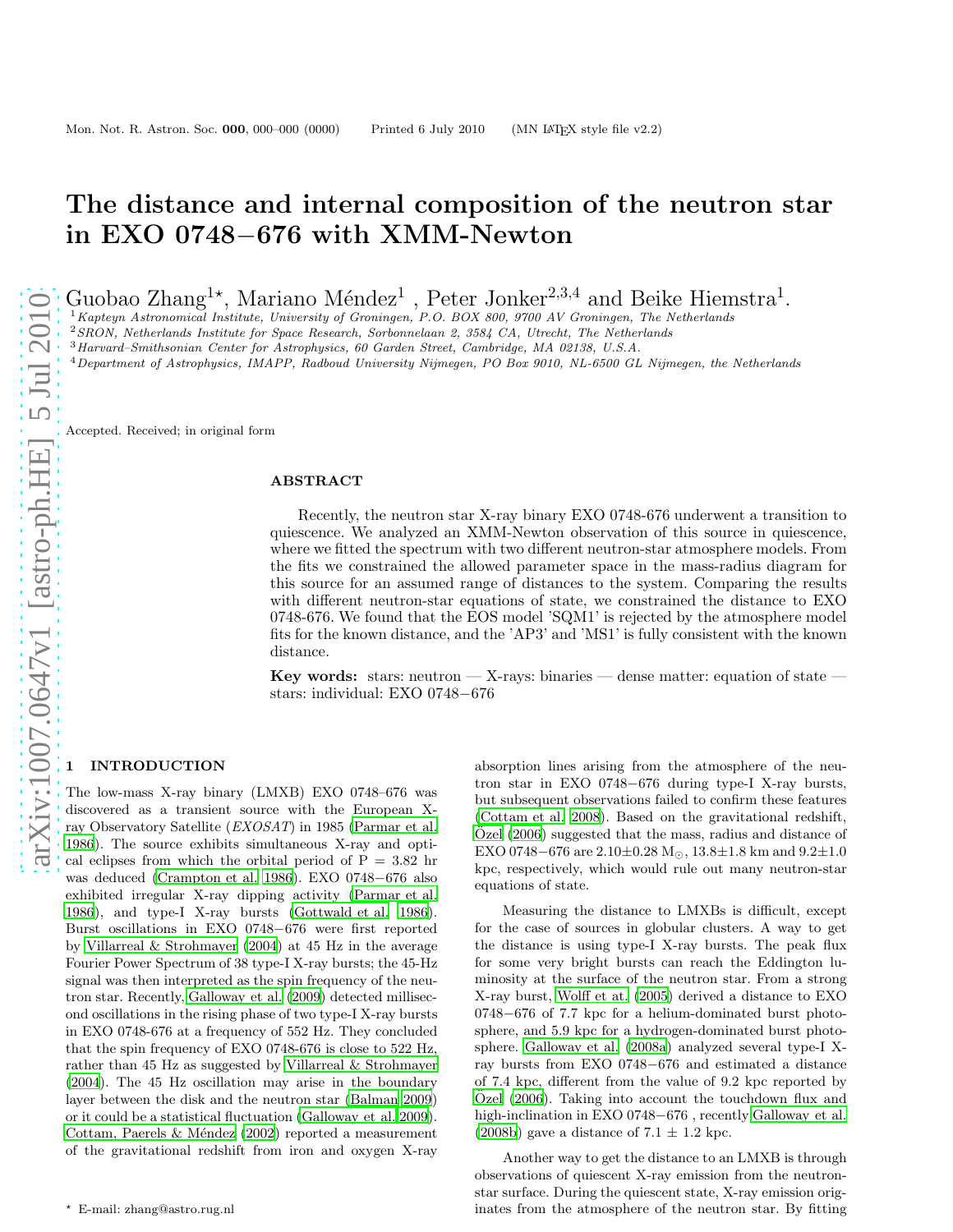the X-ray spectrum of the neutron-star system with hydrogen atmosphere models, one can estimate the mass, radius and distance of the neutron star. Recently, the neutron-star X-ray transient EXO 0748−676 underwent a transition into quiescence [\(Degenaar et al. 2009](#page-4-11); [Bassa et al. 2009](#page-4-12)).

In this paper, we report on the distance to EXO 0748−676 that we constrained from XMM-Newton data. We use two different neutron-star atmophere models to fit the X-ray spectrum, and compare the results of the spectral fitting with different neutron-star equation of state (EOS). In the next section, we describe the observation and data analysis. We show the fitting results in §[3,](#page-2-0) and we discuss our findings in §[4.](#page-4-13)

#### 2 OBSERVATIONS AND DATA ANALYSIS

EXO 0748−676 was observed with the European Photon Imaging Camera (EPIC PN and MOS) on board the XMM-Newton on 2008 November 6 at 08:30:03 UTC (obsID 0560180701). The PN and the two MOS cameras were operated in Full-Window mode. We reduced the XMM-Newton Observation Data Files (ODF) using version 8.0.0 of the science analysis software (SAS). We used the epproc and emproc tasks to extract the event files for the PN and the two MOS cameras, respectively. Source light curves and spectra were extracted in the  $0.2 - 12.0$  keV band using a circular extraction region with a radius of 30 arcsec centered on the position of the source. Background light curves and spectra were extracted from a circular source-free region of 35 arcsec source-free on the same CCD. We applied standard filtering and examined the light curves for background flares. No flares were present and we used the whole exposure for our analysis. The exposure time for the PN camera was 24.2 ks, and for each MOS camera was 29.03 ks. The source count rate was  $0.496 \pm 0.005$  cts/s for PN, and  $0.135 \pm 0.002$  cts/s and  $0.127 \pm 0.002$  cts/s for MOS1 and MOS2, respectively. We checked the filtered event files for photon pile-up by running the task EPATPLOT. No pile-up was apparent in the PN, MOS1 and MOS2 data. The photon redistribution matrices and ancillary files for the source spectra were created using the SAS tools RMFGEN and ARFGEN, respectively. We rebinned the source spectra using the tool  $PHARBN<sup>1</sup>$  $PHARBN<sup>1</sup>$  $PHARBN<sup>1</sup>$ , such that the number of bins per resolution element of the PN and MOS spectra was 3 and the minimum number of counts per channel was 20.

<span id="page-1-0"></span>We fitted the PN and MOS spectra simultaneously in the 0.5−10.0 keV range with XSPEC 12.50 [\(Arnaud](#page-4-14) [1996](#page-4-14)), using either of two neutron-star hydrogen-atmosphere models: NSAGRAV [\(Zavlin et al. 1996\)](#page-5-1) and NSATMOS [\(Heinke et al. 2006\)](#page-4-15). The NSAGRAV model provides the spectra emitted from a nonmagnetic hydrogen atmosphere of a neutron star with surface gravitational acceleration,  $g$ , ranging from  $10^{13}$  to  $10^{15}$  cm s<sup>-2</sup>. This model uses the mass  $(M_{\rm NS})$  and radius  $(R_{\rm NS})$  of the neutron star and the unredshifted effective temperature of the surface of the star  $(kT_{\text{eff}})$ as parameters. The normalization of the model is defined as  $1/D^2$ , where D is the distance to the source in pc. The second model that we used, NSATMOS, includes a range



<span id="page-1-1"></span>Figure 1. XMM-Newton PN (black), MOS1 (red) and MOS2 (green) spectrum of EXO 0748−676 in the 0.5− 10.0 keV energy band. The spectrum was fitted with a neutron-star hydrogen atmosphere model (NSATMOS) and a power-law model with Γ fixed to 1. The lower panel shows the residuals to the best-fit model.

of surface gravities and effective temperatures, and incorporates thermal electron conduction and self-irradiation by photons from the compact object. This model assumes negligible magnetic fields (less than  $10^9$  G) and a pure hydrogen atmosphere. NSATMOS parameters are  $M_{\text{NS}}$ ,  $R_{\text{NS}}$ ,  $logT_{\text{eff}}$ (the same as for NSAGRAV), distance in kpc, and a separate normalization  $K$ , which corresponds to the fraction of the neutron-star surface that is emitting. We fixed  $K$  to be 1 in all our fits with NSATMOS.

We included the effect of interstellar absorption using PHABS assuming cross-sections of [Balucinska-Church & McCammon \(1992](#page-4-16)) and solar abun-dances from [Anders & Grevesse \(1989](#page-4-17)), and we let  $N_{\rm H}$ , column density along the line of sight free to vary during the fitting. In order to account for differences in effective area between the different cameras, we introduced a multiplicative factor in our model. First, this factor was fixed to unity for PN and free for MOS1 and MOS2. Then, we set the scaling factor to unity for MOS1 and MOS2, respectively, and set the factor free for the other cameras. We found that, fixing the scaling factor for different cameras gives similar best-fit results. Therefore in the rest of the paper we fixed the factor to be 1 for PN and free to vary for the other cameras. None of the atmosphere models alone fitted the spectrum above  $\sim 2-3$  keV properly. Adding a power-law component improved the fits significantly, however, all parameters were less constrained than when fitting the data with the neutron-star atmosphere model only. We first fixed the power-law index to 0.5, 1.0 and 1.5 to get better constraints on the parameters of the neutron-star atmosphere model (Degenaar et al. 2009). Further, we initially fixed the distance to the NS at 7.1 kpc, which is the value inferred from the touchdown flux of Galloway et al.  $(2008b)$ .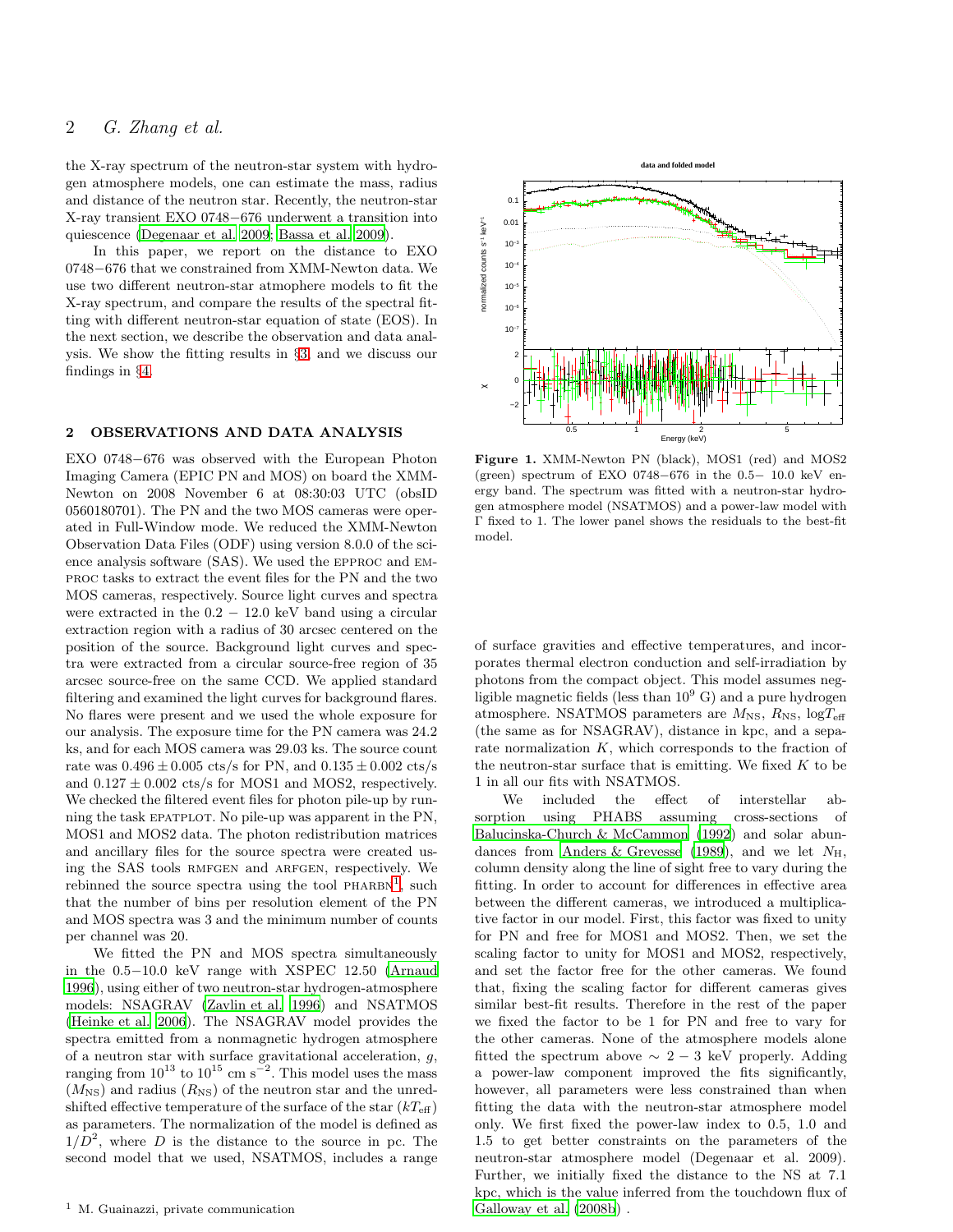| model          | $N_{\rm H}$<br>$(10^{20} cm^{-2})$ | $T_{\rm eff}^{\infty}$<br>(eV) | $M_{\rm NS}$<br>$(M_{\odot})$ | $R_{\rm NS}$<br>(km)  | $\Gamma$ | $F_{pow}$<br>$10^{-13}$ ergs cm <sup>-2</sup> s <sup>-1</sup> | $F_X$<br>$10^{-12}$ ergs cm <sup>-2</sup> s <sup>-1</sup> | $\chi^2$ /d.o.f. |
|----------------|------------------------------------|--------------------------------|-------------------------------|-----------------------|----------|---------------------------------------------------------------|-----------------------------------------------------------|------------------|
| <b>NSAGRAV</b> | $5.6 \pm 1.8$                      | $113^{+14}_{-8}$               | $1.55 \pm 0.18$               | $15.2 \pm 1.8$        | 0.5      | $1.15 \pm 0.21$                                               | $1.18 \pm 0.15$                                           | 0.986/219        |
| <b>NSATMOS</b> | $5.4 \pm 1.5$                      | $113 \pm 4$                    | $1.29 \pm 0.20$               | $16.1^{+0.9}_{-1.2}$  | 0.5      | $1.17 \pm 0.20$                                               | $1.23 \pm 0.16$                                           | 0.985/219        |
| <b>NSAGRAV</b> | $6.2^{+1.3}_{-1.8}$                | $114^{+24}_{-3}$               | $1.62 \pm 0.11$               | $15.8^{+0.25}_{-3.5}$ | 1.0      | $1.10 + 0.15$                                                 | $1.14 \pm 0.13$                                           | 0.977/219        |
| <b>NSATMOS</b> | $6.1 \pm 1.5$                      | $114 \pm 4$                    | $1.55 \pm 0.12$               | $16.0^{+0.7}_{-1.3}$  | 1.0      | $1.11 \pm 0.15$                                               | $1.13 \pm 0.06$                                           | 0.977/219        |
| <b>NSAGRAV</b> | $6.7 \pm 1.5$                      | $110 + 8$                      | $1.71 \pm 0.30$               | $16.5 \pm 0.5$        | $1.5\,$  | $1.00 \pm 0.19$                                               | $1.01 \pm 0.15$                                           | 0.987/219        |
| <b>NSATMOS</b> | $6.7 \pm 1.4$                      | $110 \pm 5$                    | $1.77 \pm 0.45$               | $16.6^{+1.8}_{-7.5}$  | 1.5      | $1.03 \pm 0.22$                                               | $1.03 \pm 0.10$                                           | 0.985/219        |

<span id="page-2-1"></span>Table 1. Best-fit parameters of neutron-star atmosphere models fit to the XMM-Newton data of EXO 0748−676 .

Note.  $-N_H$  is the equivalent hydrogen column density,  $T_{\text{eff}}^{\infty}$  the effective temperature of the neutron-star surface as seen at infinity,  $M_{\rm NS}$  and  $R_{\rm NS}$  are the mass and radius of the neutron star, respectively.  $F_{pow}$  is the unabsorbed flux of the power-law component in the 0.5−10 keV energy band, and  $F_X$  is the total unabsorbed X-ray flux in the same energy band. The last column gives the reduced  $\chi^2$  for 219 degrees of freedom. The quoted errors represent the 90% confidence levels.

#### <span id="page-2-0"></span>3 RESULTS

#### 3.1 Results from the spectral fits

Figure [1](#page-1-1) shows the XMM-Newton spectra of EXO 0748-676 fitted with the model "phabs (NSATMOS + powerlaw) ". The power-law index is fixed at 1.0. The best fit of this model gives  $N_{\rm H} = 6.1 \pm 1.5 \times 10^{20}$  cm<sup>-2</sup>, neutron-star mass  $M_{\rm NS} =$  $1.55 \pm 0.12 M_{\odot}$ , neutron-star radius  $R_{\rm NS} = 16.0^{+0.7}_{-1.3}$  km, and effective temperature  $logT_{\text{eff}} = 6.20 \pm 0.02$  (in K). According to the same formula  $T_{\text{eff}}^{\infty} = T_{\text{eff}} \sqrt{1 - (2GM_{\text{NS}})/(R_{\text{NS}}c^2)}$ used by [Degenaar et al. \(2009](#page-4-11)), we converted  $T_{\text{eff}}$  to the effective temperature as seen by an observer at infinity,  $T_{\text{eff}}^{\infty} = 114 \pm 4 \text{ eV}$ . In the formula, G is the gravitational constant and  $c$  is the speed of light. The model predicts  $0.5\!-\!10$ keV an unabsorbed X-ray flux  $F_X = 1.13 \pm 0.06 \times 10^{-12}$ ergs  $\text{cm}^{-2}$  s<sup>-1</sup>. The flux of the power-law component in the same energy band is  $F_{pow} = 1.11 \pm 0.15 \times 10^{-13}$  ergs  $\rm cm^{-2}$ s<sup>-1</sup>, which corresponds to  $\sim 10\%$  of the total unabsorbed flux. The reduced  $\chi^2$  is 0.977 for 219 degrees of freedom. The best-fit results of the models NSAGRAV and NSAT-MOS for the three different power-law index are given in Table[-1.](#page-2-1) Errors are given at the 90% confidence level for one fit parameter.

We note from Table [1](#page-2-1) that both atmosphere models, regardless of the value of Γ, yield a good fit with similar  $\chi^2$ . In the rest of the analysis, we used a power-law index fixed to 1. Further,  $N_{\rm H}$  and  $T_{\rm eff}$  are well constrained and are consistent for the different fits. Both NSAGRAV and NSATMOS models also give consistent results on  $M_{\text{NS}}$  and  $R_{\text{NS}}$ . The NSATMOS model is more accurate in constraining  $T_{\text{eff}}$  than the NSAGRAV model.

#### 3.2 Equation of state

Fitting the quiescence XMM-Newton spectrum of EXO 0748−676 with two different atmosphere models and comparing the results allows us to test the reliability and accuracy of both models. From the fits we get a mass and radius of the neutron star at a specified distance, and then

by comparing the inferred mass and radius with the different neutron-star EOS we can give upper limits to the source distance for the different EOS.

We used the STEPPAR command in XSPEC to vary the mass, radius and distance parameters simultaneously, allowing other parameters to be free to find the best fit at each step. For the mass we go from 0.5 to 2.5  $M_{\odot}$  with steps of 0.1  $M_{\odot}$ , and for the distance we go from 5 to 10 kpc with steps of 0.25 kpc. The minimum and maximum radius allowed with these models are 5.0 km and 25.0 km, respectively. In Fig [2](#page-3-0) we show the contour plots obtained from the STEP-PAR procedure for the NSATMOS model. Each plot is for a different distance, ranging from 5 to 10 kpc. The contour lines (red) are for the confidence levels of 90% (solid) and 99% (dashed). Further, in Fig [2](#page-3-0) we give different neutronstar EOS (black) taken from [Lattimer & Prakash \(2007](#page-4-18)). We did the same analysis for the NSAGRAV model as well. Both two models give consistent result, in accordance with the findings of [Webb & Barret \(2007](#page-4-19)).

Using the optical data from the Very Large Telescope (VLT), moderate-resolution spectroscopy of the optical counterpart and Doppler tomography, Muñoz et al. [\(2009](#page-4-20)) provided the first dynamical constraints on the stellar mass of LMXB EXO 0748−676 . The mass range of the neutron star that they derived is  $1M_{\odot} \le M_{NS} \le 2.4M_{\odot}$ . Subsequently, [Bassa et al. \(2009\)](#page-4-12) analyzed optical spectra of EXO 0748−676 when the source was in the quiescent state, and they gave a lower limit to the neutron-star mass of  $M_{NS} \geqslant 1.27 M_{\odot}$ . As upper limit we used the value reported by Muñoz et al. (2009), but since at the time of their observation the source was still in outburst, we used the lower limit reported in [Bassa et al. \(2009](#page-4-12)). In Figure [2](#page-3-0) we also give the lower (pink/dotted) and upper (green/dashed) limits to the neutron-star mass.

In order to test the EOS and identify the upper limit to the source distance, we assume three different EOS models: normal nucleonic matter (AP3), boson condensates matter (MS1) and strange quark matter (SQM1). By varying the source distance from 5 to 10 kpc, the contour lines for the fitted model move on the NS mass-radius diagram. We can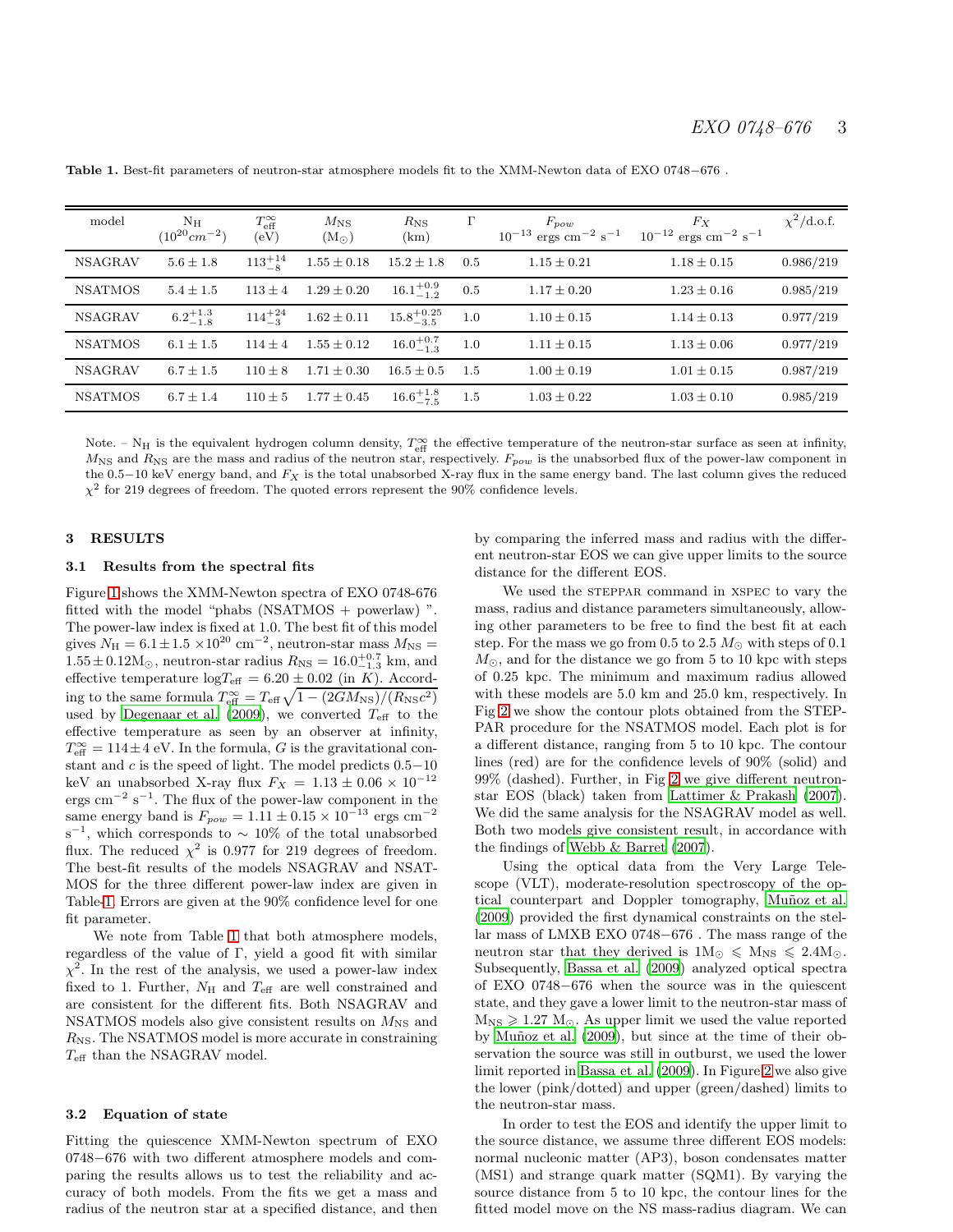

<span id="page-3-0"></span>Figure 2. Contour plots showing the results of modeling the neutron-star in EXO 0748−676 with the xspec model NSATMOS and power-law. The power-law index is fixed to 1. The plots show two confidence levels in the mass-radius diagram obtained from our fit; the contour lines (red) are for the confidence levels of  $90\%$  and  $99\%$ , respectively. The pink line "A" is for the lower limit of  $M_{\rm NS}$  given by Bassa et al.(2009), and the green line "B" is for the upper limit given by Muñoz et al. (2009).

estimate the probability of the distance for each EOS when the contour lines pass through the EOS curves. Note that as the distance increases (see Figure [2\)](#page-3-0), the satisfied area of the model moves from bottom left to top right in the plot. The results using NSAGRAV are similar to those shown in Figure [2.](#page-3-0) For a certain distance we found that not all the EOSs are consistent with the two neutron-star atmosphere models that we used.

If the neutron star in EXO 0748−676 follows the EOS model 'AP3', the probability that the source has a distance of 10.0 kpc is  $1 \times 10^{-4}$  and  $1 \times 10^{-6}$  for NSAGRAV and NSATMOS, respectively. If we want to get a probability for the distance larger than  $1 \times 10^{-2}$  (99% confidence), the distance for NSAGRAV and NSATMOS should be smaller

than 8.9 kpc and 8.5 kpc, respectively. The distance at 90% confidence for NSAGRAV and NSATMOS is less than 8.3 kpc and 8.2 kpc, respectively. Both models are consistent with the distance of 7.1 kpc given by type-I X-ray bursts [\(Galloway et al. 2008b\)](#page-4-10).

For the EOS model 'MS1', the probabilities that EXO 0748–676 is at a distance of 10 kpc is  $10^{-5}$  and  $10^{-6}$  for NSAGRAV and NSATMOS, respectively. For both models, respectively, the distance at 99% confidence level is less than 7.3 kpc and 7.1 kpc, and the distance at 90% confidence level is less than 6.9 kpc and 6.8 kpc. Both neutron-star atmosphere models with the 'MS1' model have an upper limit for the distance smaller than 7.1 kpc.

For a EOS model 'SQM1', the distance at 99% confi-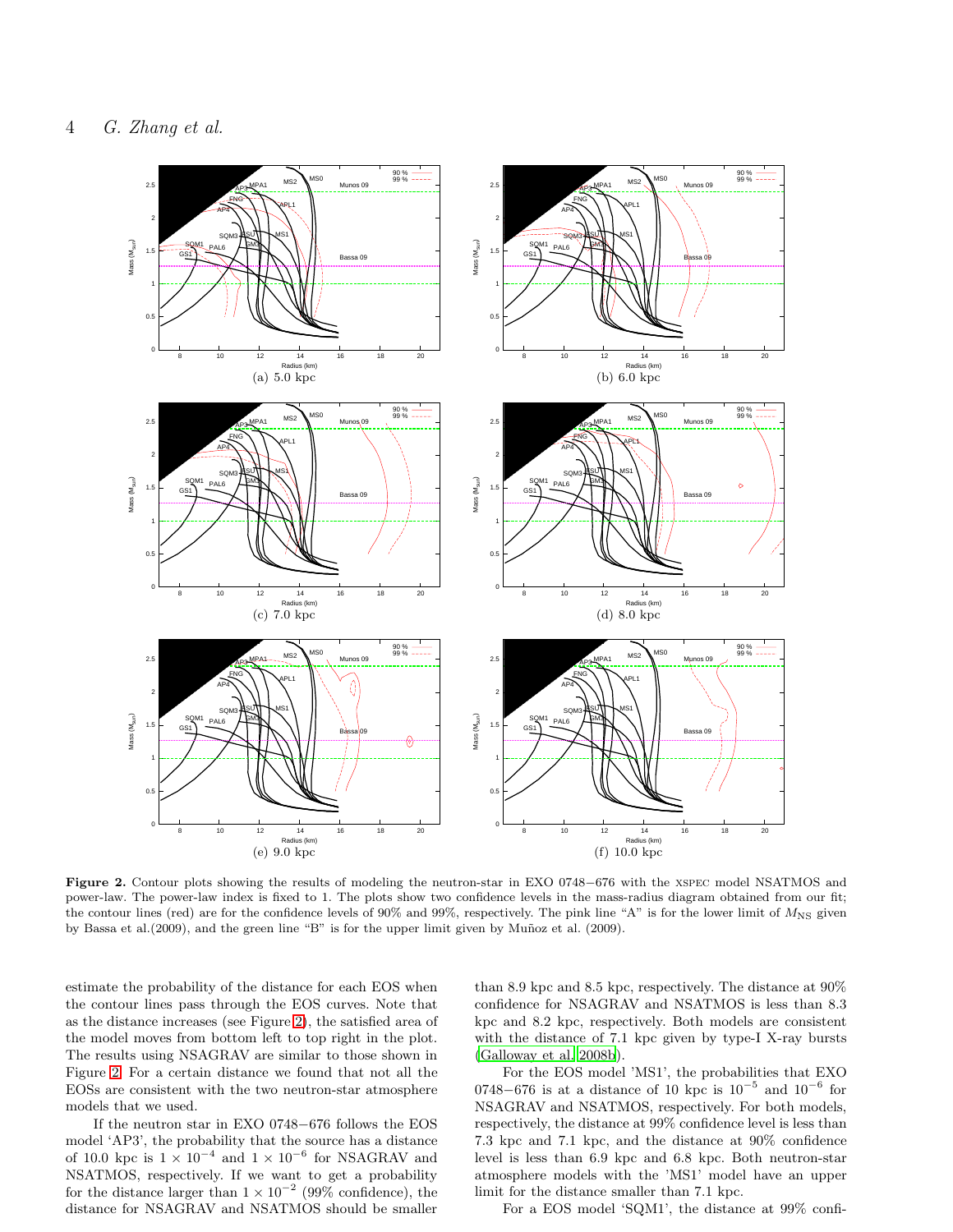<span id="page-4-21"></span>Table 2. Upper limits on the distance to EXO 0748−676 for different EOS models.

| EOS.                                                        | AP3    | AP3 | MS1 —  | MS1    | SQM1   | SOM <sub>1</sub> |
|-------------------------------------------------------------|--------|-----|--------|--------|--------|------------------|
| confidence                                                  | $90\%$ | 99% | $90\%$ | $99\%$ | $90\%$ | $99\%$           |
| $NSAGRAW$ $\lt 8.3$ $\lt 8.9$ $\lt 6.9$ $\lt 7.3$ $\lt 5.0$ |        |     |        |        |        | < 5.2            |
| NSATMOS $< 8.2 < 8.5 < 6.8 < 7.1 < 5.0$                     |        |     |        |        |        | < 5.2            |

Note. –The 90% and 99% confidence levels upper limit for the two NS atmosphere models NSAGRAV and NSATMOS for the EOS models: 'AP3', 'MS1' and 'SQM1'. The distance is in kpc.

dence level is less than 5.2 kpc, and the distance at 90% confidence level is less than 5.0 kpc for both atmosphere models. The upper limits on the distance to EXO 0748−676 for different EOS are shown in Table [2.](#page-4-21) The 'SQM1' model is rejected at a 99% confidence level for this neutron star, unless the source is closer than 5.2 kpc.

#### <span id="page-4-13"></span>4 DISCUSSION

We analyzed an XMM-Newton observation of the neutron star EXO 0748−676 in the quiescent state. The unabsorbed X-ray flux in the 0.5−10.0 keV energy band was  $\sim$  1.1× 10<sup>-12</sup> ergs cm<sup>-2</sup> s<sup>-1</sup>. We found that the nonthermal (power-law) component only contributes  $\sim 10\pm 2\%$ of the 0.5−10 keV X-ray flux, which is lower than what [Degenaar et al. \(2009](#page-4-11)) found from *Chandra* data ( $F_{pow}$  was  $\sim 16-17\%$  of the 0.5–10 keV X-ray flux from the fit with  $\Gamma = 1$ ) about a month earlier than our observation. The total unabsorbed flux (0.5−10.0 keV) decreased from  $1.3 \times 10^{-12}$ ergs cm<sup>-2</sup> s<sup>-1</sup> in the *Chandra* observation to  $1.1 \times 10^{-12}$ ergs cm<sup>-2</sup> s<sup>-1</sup> in our observation, whereas  $N_{\rm H}$  changed from  $\sim 1.2 \times 10^{21}$  cm<sup>-2</sup> to  $\sim 0.6 \times 10^{21}$  cm<sup>-2</sup>. The effective temperature, however, did not show large variations in one month time. According to the above comparisons, the reduction of the total flux is due to a lower contribution of the power-law component.

Because the X-ray spectrum in the quiescent state is dominated by thermal emission originating from the NS surface, our data allow us to constrain the mass and radius of the neutron star. From the two different NS atmosphere models (NSAGRAV and NSATMOS) that we used to fit the X-ray spectrum, we found that both models show similar results and set good constraints on the neutron-star radius. Even taking into account the  $M_{\rm NS}$  lower limit (from [Bassa et al. 2009](#page-4-12)), upper limit (from Muñoz et al. 2009) and our best fit  $\Delta \chi^2$  contour, we still have a large area on the mass-radius diagram, and many EOSs are still possible (see Figure [2\)](#page-3-0). In order to constrain the allowed space of mass and radius at a specified distance, we choose three typical neutron-star EOS, 'AP3', 'MS1' and 'SQM1'. We found that the smaller the distance to the NS the more EOSs are consistent with the data.

For any specific EOS, as the upper limit of the distance we took the value of the distance where the 99% confidence contour just intersects the curve of that EOS. We found that the upper limits on the distance as derived from

### EXO 0748-676 5

the NSAGRAV model are slightly higher than those for the NSATMOS model. The EOS model 'MS1' can be just satisfied at a distance of 7.1 kpc. If we assume that the neutron star in EXO 0748−676 is a normal neutron star, following the EOS 'AP3', the source should be closer than 8.9 kpc for the NSAGRAV model, or 8.5 kpc for the NSATMOS model. Both the 'MS1' and 'AP3' EOS are fully consistent with the measured distance of 7.1 kpc [\(Galloway et al. 2008b;](#page-4-10) [Wolff et at. 2005](#page-5-0)). For larger distances more EOS are ruled out. The EOS 'SQM1' is rejected by the atmosphere model fits for a distance of 7.1 kpc measured from the X-ray bursts [Galloway et al. \(2008b](#page-4-10)). We note, however, the neutron-star atmosphere models may not appropriate for 'bare' quark matter stars, but only for those normal quark star where a crust is present.

#### ACKNOWLEDGMENTS

This work is based on the observations obtained from XMM-Newton. PGJ acknowledges support from a VIDI grant from the Netherlands Organisation for Scientific Research.

#### REFERENCES

- <span id="page-4-17"></span>Anders, E., & Grevesse, N. 1989, Geochim. Cosmochim. Acta, 53, 197
- <span id="page-4-14"></span>Arnaud, K. A. 1996, ASP Conf. Ser., 101, 17
- <span id="page-4-16"></span>Balucinska-Church, M., & McCammon, D. 1992, ApJ, 400, 699
- <span id="page-4-5"></span>Balman, S. 2009, The Astronomers Telegram, 2097
- <span id="page-4-12"></span>Bassa, C. G.; Jonker, P. G.; Steeghs, D.; Torres, M. A. P, 2009, MNRAS, tmp, 1238B
- <span id="page-4-6"></span>Cottam J., Paerels F., Méndez M., 2002, Nat, 420, 51
- <span id="page-4-7"></span>Cottam, J., Paerels, F., Méndez, M., Boirin, L., Lewin, W.
- <span id="page-4-1"></span>H. G., Kuulkers, E., & Miller, J. M. 2008, ApJ, 672, 504 Crampton, D., Stauffer, J., Hutchings, J. B., Cowley, A. P.,
- & Ianna, P. 1986, ApJ, 306, 599
- <span id="page-4-11"></span>Degenaar N. et al., 2009, MNRAS, 396, L26
- <span id="page-4-9"></span>Galloway D. K., Muno M. P., Hartman J. M., Savov P., Psaltis D., Chakrabarty D., 2008, ApJS, 179, 360
- <span id="page-4-10"></span>Galloway D. K.,  $\ddot{\text{O}}$ zel F. & Psaltis D., 2008b, MNRAS, 387, 268
- <span id="page-4-4"></span>Galloway D. K., Chakrabarty D., Lin R., 2009, Astron. Telegram, 2094
- <span id="page-4-2"></span>Gottwald M., Haberl F., Parmar A. N., White N. E., 1986, ApJ, 308, 213
- <span id="page-4-15"></span>Heinke, C. O., Rybicki, G. B., Narayan, R., & Grindlay, J. E. 2006, ApJ, 644, 1090
- <span id="page-4-18"></span>Lattimer J. M., Prakash M., 2007, Phys. Rep., 442, 109
- <span id="page-4-20"></span>Mu˜noz-Darias T., Casares J., OBrien K., Steeghs D., Mart´nez-Pais I. G., Cornelisse R., Charles P. A., 2009, MNRAS, 394, L136
- <span id="page-4-8"></span>Ozel F., 2006, Nat, 441, 1115 ¨
- <span id="page-4-0"></span>Parmar, A. N., White, N. E., Giommi, P., & Gottwald, M. 1986, ApJ, 308, 199
- Pavlov, G. G., Shibanov, Y. A., & Zavlin, V. E. 1992, MN-RAS, 253, 193
- <span id="page-4-3"></span>Villarreal A. R., Strohmayer T. E., 2004, ApJ, 614, L121
- <span id="page-4-19"></span>Webb, N. A., & Barret, D. 2007, ApJ, 671, 727